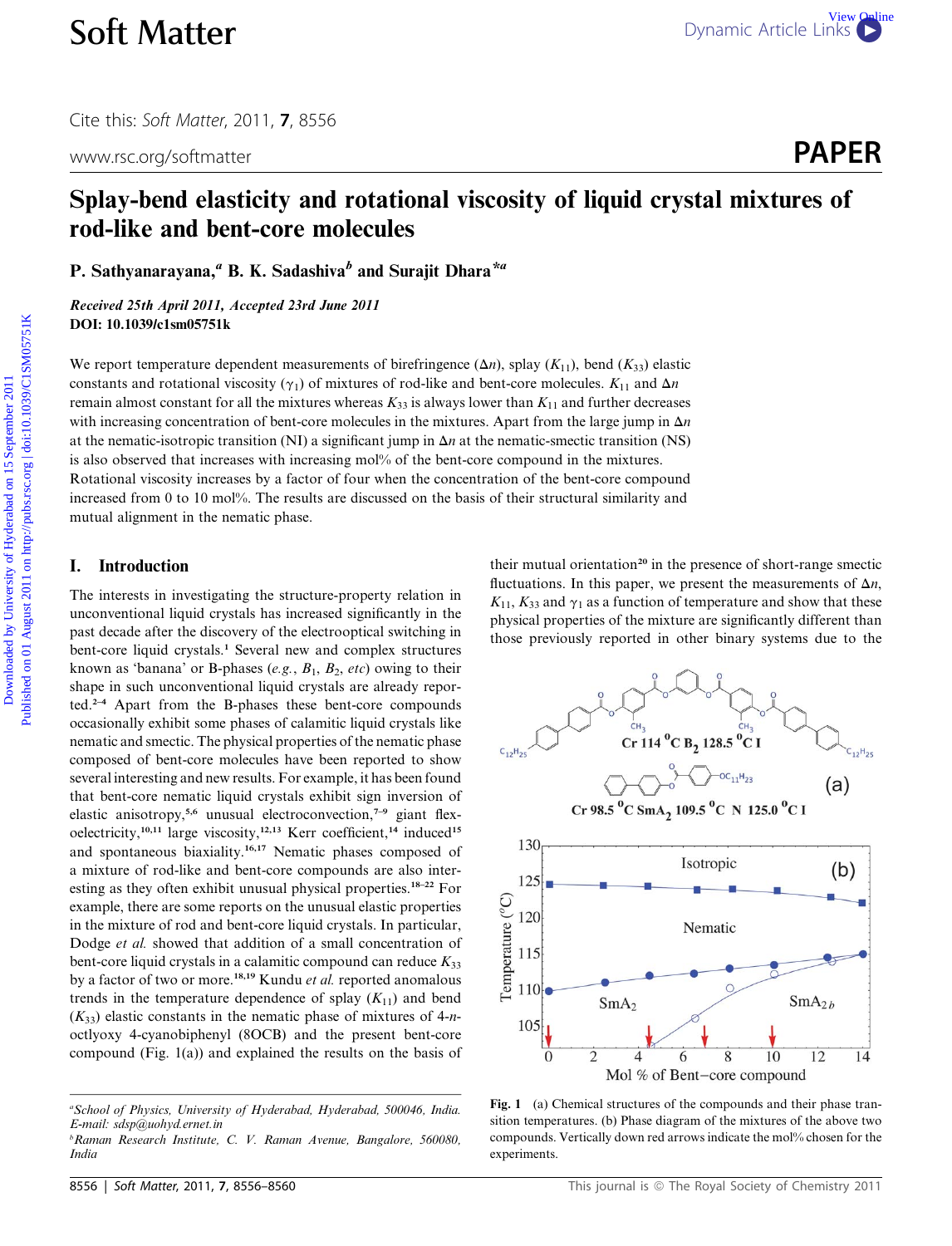structural similarity, *i.e.*, the aromatic and aliphatic parts of the rod are matched with one half of the bow in the present system.

### II. Experimental

Liquid crystal cells were prepared by using two indium tin oxide (ITO) coated glass plates. These plates were treated with polyimide (AL-1254) and cured at 180  $\degree$ C for 1h and rubbed antiparallel for planar or homogeneous alignment of the sample. The cell thickness was measured by using a fibre optic spectrometer (Ocean Optic, HR4000). Typical cell thickness used in the experiment was  $\sim$ 9  $\mu$ m. The cell was filled with the sample in the isotropic phase and a well aligned nematic phase was obtained on cooling. The perpendicular component of the dielectric constant  $(\varepsilon_+)$  was measured in a planar cell below the Freedericksz threshold voltage by using a LCR meter (Agilent 4980A). To measure the parallel component of dielectric constant  $(\varepsilon_{\parallel})$  the effective dielectric constant was measured from 0.02 to 20V. The experimental variation of the voltage dependent dielectric constant tends to saturate at high voltages. The linear part of dielectric constant is plotted against 1/V and extrapolated to  $1/V = 0$  to obtain  $\varepsilon_{\parallel}$  at various temperatures. The measured value is in good agreement with the measurements made in an independent cell. [View Online](http://dx.doi.org/10.1039/C1SM05751K)<br>
structural semi-heat system. The constraints of the semi-heat system. The constraints of an external on the material on the hyderabad on the simulated by the simulated by Download on the simulated by the simu

The optical retardation was measured by using a phase modulation technique<sup>23</sup> with the help of a Helium-Neon laser, a photoelastic modulator (PEM-100) and a lock-in amplifier (SR-830). A sinusoidal voltage of frequency 4111 Hz and amplitude up to 20 V at steps 0.02 V were used for the measurements by using the LCR meter. The retardation and also the sample capacitance were measured simultaneously as functions of temperature and voltage. The splay elastic constant  $(K_{11})$ is obtained from the Freedericksz threshold voltage  $(V_{th})$  and is given by  $K_{11} = \varepsilon_{0} \Delta \varepsilon (V_{\text{th}}/\pi)^{2}$ , where  $\Delta \varepsilon = \varepsilon_{\parallel} - \varepsilon_{\perp}$  is the dielectric anisotropy. At strong surface anchoring conditions, the voltages above the threshold voltage  $V_{\text{th}}$  and the retardation ( $\Delta \phi$ ) are given by the parametric equations:<sup>24</sup>

$$
\frac{V}{V_{\text{th}}} = \frac{2}{\pi} \sqrt{1 + \gamma \sin^2(\phi_m)}
$$
\n
$$
\int_0^{\frac{\pi}{2}} \sqrt{\frac{1 + \kappa \sin^2(\phi_m) \sin^2(\psi)}{(1 + \gamma \sin^2(\phi_m) \sin^2(\psi)) (1 - \sin^2(\phi_m) \sin^2(\psi))}} d\psi \quad (1)
$$

$$
\Delta \phi = 2\pi \frac{n_{\rm e}d}{\lambda}
$$
\n
$$
\int_0^{\frac{\pi}{2}} \frac{\sqrt{\left(1 + \gamma \sin^2(\phi_{\rm m})\sin^2(\psi)\right)\left(1 + \kappa \sin^2(\phi_{\rm m})\sin^2(\psi)\right)}}{\left(\frac{\pi}{2}\sqrt{\frac{1 - \sin^2(\phi_{\rm m})\sin^2(\psi)\right)\left(1 + \nu \sin^2(\phi_{\rm m})\sin^2(\psi)\right)}}{\left(\frac{\pi}{2}\sqrt{1 + \gamma \sin^2(\phi_{\rm m})\sin^2(\psi)\right)\left(1 + \kappa \sin^2(\phi_{\rm m})\sin^2(\psi)\right)}} d\psi - \frac{n_{\rm e}}{n_{\rm e}}
$$
\n
$$
\int_0^{\frac{\pi}{2}} \sqrt{\frac{1 + \gamma \sin^2(\phi_{\rm m})\sin^2(\psi)\left(1 + \kappa \sin^2(\phi_{\rm m})\sin^2(\psi)\right)}{\left((1 - \sin^2(\phi_{\rm m})\sin^2(\psi)\right)}} d\psi} d\psi
$$
\n
$$
(2)
$$

where d is the cell thickness,  $\phi_m$  is the tilt angle at the middle of the cell and the other terms of the reduced quantities are:  $\gamma = (\varepsilon_{\parallel}/2)$  $\varepsilon_{\perp}$ ) – 1,  $\kappa = (K_{33}/K_{11}) - 1$ ,  $\nu = (n_c^2/n_o^2) - 1$ ,  $sin(\phi) = sin(\phi_m)sin(\psi)$ . The sample retardation at higher voltage is fitted to the above

equations by an iterative procedure to get the bend elastic constant  $K_{33}$ <sup>20,25</sup>

To verify the anchoring condition we estimated the pretilt angle  $(\alpha)$  of the mixtures by putting the lower limit of the integration in eqn (1) and (2) as a fit parameter  $\alpha$ . In all the mixtures it was found to be less than  $1^\circ$  indicating the strong anchoring at the surface hence  $\alpha$  was assumed to be zero in further analysis. It may be pointed out that a pure bent-core nematic also exhibits a very low pretilt angle on the same alignment layer.13,26 Independent measurements were also carried out to measure the temperature dependent anchoring energy of the mixtures which also indicated strong anchoring and the details will be published elsewhere.

The phase-decay-time measurement technique was used to measure the rotational viscosity  $(\gamma_1)$ . A signal generator (Tektronix, AFG3102) was used to apply voltage at a frequency of 4.111 kHz and a photomultiplier tube (Hamamatsu, H6780-01) was used as a detector to measure the time dependent transmitted intensity. A small voltage  $(V<sub>b</sub>)$  corresponding to the first maxima or minima was applied depending on transmission intensity such that the total phase retardation of sample was  $n\pi$ , where *n* is an integer. At time  $t = 0$ , the bias voltage  $(V<sub>b</sub>)$  was removed and the relaxation transmission intensity change of the liquid crystal cell was measured with an oscilloscope (Tektronix, TDS 2012B).

The time dependent intensity at a particular temperature is given by:<sup>27</sup>

$$
I(t) = I_0 \sin^2\{[\Delta_{tot} - \delta(t)]/2\},\tag{3}
$$

where  $I_0$  is the maximum intensity change and  $\Delta_{tot}$  is the total phase difference. The optical phase difference  $\delta(t)$ , for small director distortion can be approximated as  $\delta(t) = \delta_0 \exp(-2t/\tau_0)$ , where  $\delta_0$  is total phase difference of liquid crystal under bias voltage  $(V_b)$  that is not far from the Freedericksz threshold voltage ( $V_{\text{th}}$ ). In the case where  $\delta_{0}$  is close to  $n\pi$ ,  $\delta(t)$  becomes  $\delta(t) = \delta_0 \exp(-4t/\tau_0)$ . The slope of the plot  $ln[\delta_0/\delta(t)]$  with time (t) yields the relaxation time ( $\tau_o$ ). The rotational viscosity ( $\gamma_1$ ) of the liquid crystal is given by:

$$
\gamma_1 = \frac{\tau_0 K_{11} \pi^2}{d^2} \tag{4}
$$

where  $d$  is the thickness of liquid crystal sample. This procedure was repeated in the entire nematic range for all the mixtures.

#### III. Results and discussion

We studied various mixtures of compounds 4-biphenylyl-4 $n$ undecycloxybenzoate and 1,3-phenylene-bis[4-(3-methylbenzoyloxy)]-4'-n-dodecylbiphenyl-4'-carboxylate. The chemical structures of the compounds and their individual phase transition temperatures are shown in Fig. 1(a). The mixture exhibits some new phase transitions and the detailed phase diagram is reported by Pratibha et al.<sup>28,29</sup> The part of phase diagram showing NI phase transition is reproduced (Fig. 1(b)) and is the interest of the present study. The NI transition temperature decreases slightly (Fig. 1(b)) and the  $N-SmA<sub>2</sub>$  transition temperature increases with increasing mol% of bent-core compound and  $SmA_{2b}$  appears beyond  $\sim$ 4 mol%. Very recently we have made detailed calorimetric measurements and showed that the critical heat anomaly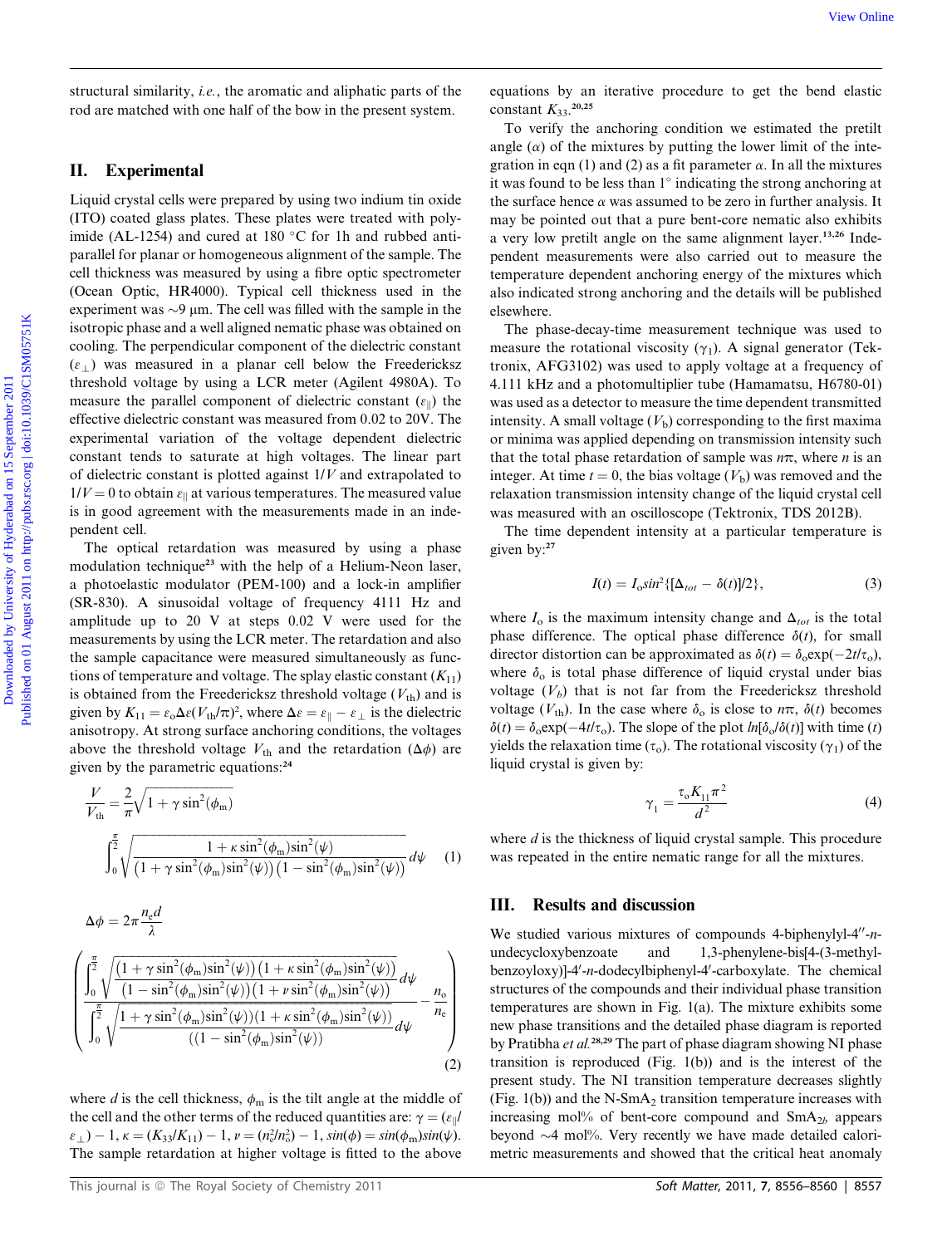associated with the  $SmA_2$  to  $SmA_{2b}$  transition is described with a Fisher-renormalized form of the usual scaling expression.<sup>30</sup> The temperature dependent variation of the birefringence  $(\Delta n)$  of the pure compound and various mixtures are shown in Fig. 2(a).  $\Delta n$ jumps to  $\sim 0.06$  from 0 at NI transition in the pure as well as in all the mixtures and increases with decreasing temperature in the nematic phase.  $\Delta n$  is almost constant in all the mixtures at a fixed temperature which suggests that the orientation order,  $S(\alpha \Delta n)$  is not affected by the inclusion of the bent-core molecules. A significant jump in  $\Delta n$  is also observed at the NS transition in all the mixtures including the pure compound and indicate that the NS transition is first order and consistent with the calorimetric measurements.<sup>30</sup> Further, the relative jump in  $\Delta n$  across the NS transition appears to increase with increasing mol% of the bentcore compound and indicates the increase in the coupling of the smectic order parameter  $\psi$  and fluctuation in the nematic order parameter S as the McMillan parameter  $(\alpha)$  increases from 0.96 to 0.97 in the present mixtures. Measurement of  $\Delta n$ ,  $K_{11}$  and  $K_{33}$  of mixture of the present bent-core compound with 8OCB were reported by Kundu et al.<sup>20</sup> They reported inverse effect *i.e.*,  $\Delta n$ decreases significantly with increasing concentration of bent-core compound.

The temperature dependent variation of dielectric anisotropy for the various mixtures ( $\Delta \epsilon = \epsilon_{\parallel} - \epsilon_{\perp}$ ) is shown in Fig. 2(b). The dielectric anisotropy is positive and relatively small and decreases with increasing mol% of bent-core compound at a fixed temperature. The resultant dipole moment of the rod-like



Fig. 2 Variation of (a) birefringence  $(\Delta n)$  and (b) dielectric anisotropy  $(\Delta \varepsilon)$  of the mixtures as a function of temperature. Continuous lines are drawn as a guide to the eye.

molecules is along the long axis whereas the bent-core molecules have transverse dipole moments. The reduction in dielectric anisotropy with increasing concentration of the bent-core compound in the nematic phase, keeping the orientational order almost the same, suggests that the long axes of the bent-core molecules on an average are parallel to the long axes of the rodlike molecules as shown schematically in Fig. 3(a).

The optical phase difference  $(\Delta \phi)$  of the sample was measured as a function of applied voltage to measure splay  $(K_{11})$  and bend  $(K_{33})$  elastic constants at various temperatures. A typical variation of experimental data together with the best fit to eqn (1) and (2) is shown in Fig. 4(a). The temperature-dependent variation of splay  $(K_{11})$  and bend  $(K_{33})$  elastic constants are shown in Fig. 4(a) and Fig. 4(b) respectively.  $K_{11}$  increases with decreasing temperature in the nematic phase and show a little change of curvature as the smectic phase is approached. Interestingly at a fixed temperature there is no significant change in  $K_{11}$  with increasing mol% of the bent-core compound similar to  $\Delta n$  (Fig. 2a). Since  $\Delta n(\propto S)$  do not change with the mol% of the bent-core compound,  $K_{11}(\propto S^2 \propto$  $\Delta n^2$ ) is also not affected. On the other hand  $K_{33}$  decreases significantly (Fig. 4(b)) with increasing concentration of the bent-core compound. Variation of  $K_{11}$  and  $K_{33}$  at two temperatures namely  $T - T_{\text{NI}} = 3.8^{\circ}$  and 7.8° is shown in Fig. 4(b) (inset).  $K_{11}$  remains constant and  $K_{33}$  is reduced by a factor of  $\sim$ 1.7 and tends to saturate as the concentration is increased from 0 to 10 mol%. Measurement of  $K_{11}$  and  $K_{33}$  in the mixture of the present bentcore compound with 8OCB was also reported by Kundu et al. and they found that both decreases with increasing concentration of bent-core compound in the mixtures.<sup>20</sup> The strikingly different results *i.e.*, both  $\Delta n$  and  $K_{11}$  remains constant in the present mixtures is attributed to the structural similarity, i.e., the aromatic and aliphatic parts of the rod are matched with one half of the bow. Further as mentioned earlier the bow axes of the bent-core molecules are parallel to the long axes of the rod-like molecules (Fig. 3(a)), and the bent molecules do not facilitate splay fluctuations hence  $K_{11}$  remains almost the same for all mixtures. The decrease of bend elastic constant  $(K_{33})$  is due to the coupling of the bent shape of the bent-core molecules with bent distortion as We Collis<br>
meccannel of the Strivy of Strivy terminion is described with realisating the long-strive dipole means of the Euries contains of the Euries of Constant and the collision of the Deliver contains and the collisio



Fig. 3 (a) Mutual alignment of rod-like and bent-core molecules in nematic phase. Dotted region show a temporary cluster in the nematic phase. Schematic representation of (b) splay and (c) bent distortion of the director in the mixtures.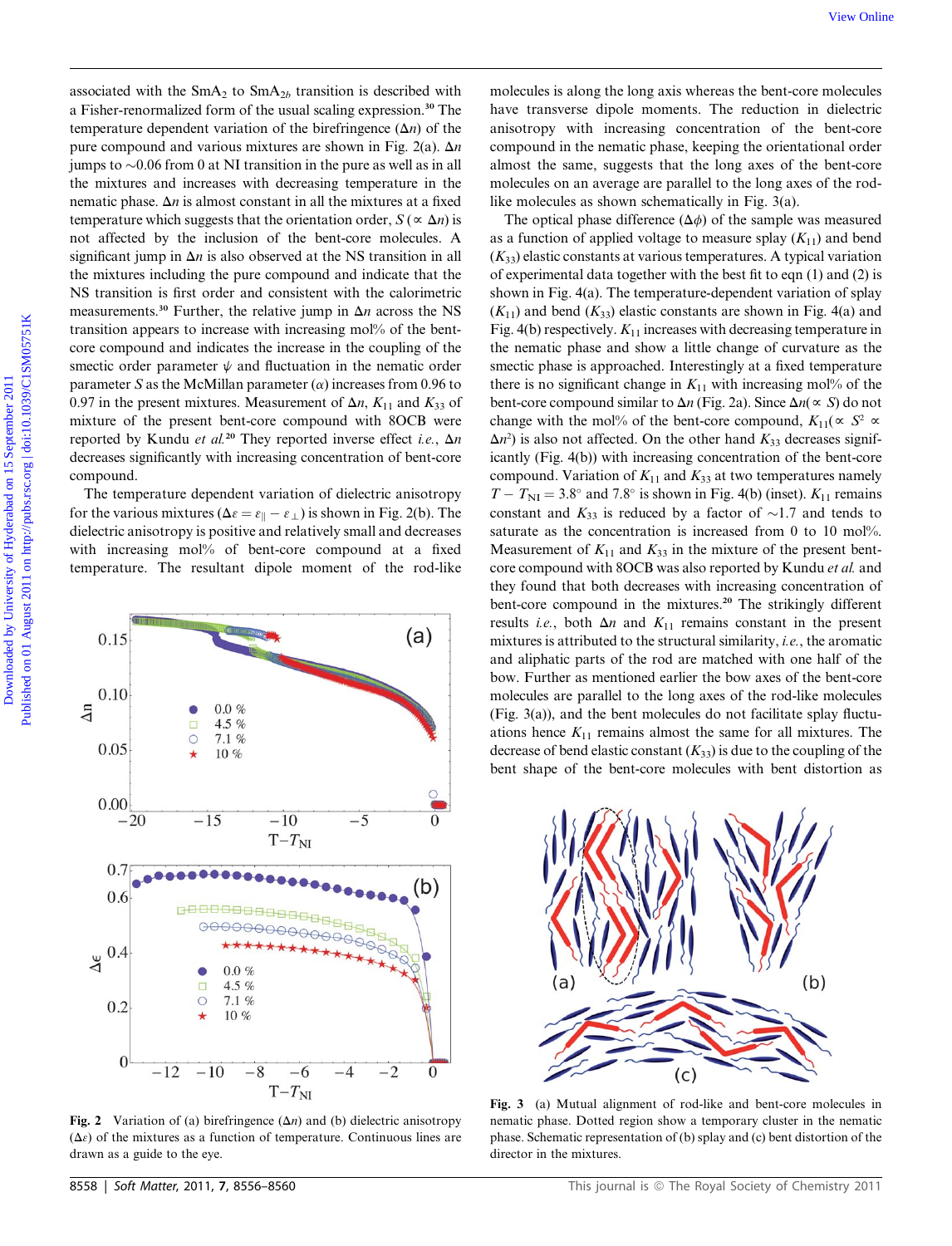

Fig. 4 (a) Variation of splay elastic constant  $(K_{11})$  of various mixtures as a function of temperature. (Inset) Retardation as a function of applied voltage at  $T - T_{\text{NI}} = -7^{\circ}$ . Continuous green line is a theoretical fit to eqn (1) and (2). (b) Variation of bend elastic constant  $(K_{33})$  of various mixtures as a function of temperature. (Inset) Variation of both  $K_{11}$  and  $K_{33}$  with the concentration of bent-core compound. Continuous lines are drawn as a guide to the eye.

described by Sathyanarayana  $et al.^5$  They suggested that the strain in the bent distortion is partly relieved due to the coupling and as a result  $K_{33}$  can be significantly lower than  $K_{11}$ . A schematic representation of the splay and bend distortions in the mixture is shown in Fig. 3(b) and 3(c) respectively. The pretransitional divergence of  $K_{33}$  in pure compound as the N-SmA<sub>2</sub> transition is approached is due to smectic short-range fluctuations in the sense that the bent fluctuations are suppressed in the onset of smectic short-range order. Such pretransitional divergence of  $K_{33}$  in the mixture is also observed in other calamitic and unconventional mesogens.5,19,25,31 Furthermore, it is noticed that the relative divergence in  $K_{33}$  in the mixtures compared to the pure compound as the N-SmA transition is approached is reduced with increasing mol% of the bent-core compound. This is a consequence of the reduced  $K_{33}$  in the sense that bent fluctuations are relatively larger in the mixtures compared to the pure compound.

Finally we discuss the rotational viscosity  $(\gamma_1)$  of the mixtures in the nematic phase. The normalised intensity of the transient response of various mixtures is shown in Fig. 5(a). Time dependence of the retardation was estimated from the normalised intensity by using eqn (3). A representative variation of  $ln[\delta_0/$  $\delta(t)$ ] with time (t) of experimental data (10 mol%) together with the best fit is shown in Fig. 5(a)(inset).  $\gamma_1$  was estimated from

eqn (4) by measuring the relaxation time  $\tau_0$  and  $K_{11}$  of several mixtures. The temperature-dependent variation of  $\gamma_1$  is shown in Fig. 5(b).  $\gamma_1$  of the pure compound is relatively low and comparable to many known calamitic compounds.<sup>32</sup> It increases with decreasing temperature in the nematic phase as expected due to the increase in the orientational order parameter  $(S)$ .<sup>33</sup> In the mixture  $\gamma_1$  increases significantly compared to the pure compound with increasing mol% of bent-core compound. For example, at two temperatures namely  $T - T_{\text{NI}} = 1.8^{\circ}$  and 6.8°, it increases by a factor of four when the concentration of the bentcore compound is increased from 0 to 10 mol% (Fig. 5(b), inset). It may be mentioned that in the mixture the increase in  $\gamma_1$  can be solely attributed to the increase in  $\tau_0$  since  $K_{11}$  almost remains constant. The temperature dependent variation of  $\gamma_1$  was reported to be higher in the pure bent-core compounds than conventional calamitic compounds.13,34,35 In some cases it was reported to be 10 times higher and was explained due to the formation of temporary smectic clusters that originate from the bent-shape of the molecules.<sup>6,34</sup> Existence of such clusters in the nematic phase is revealed in dynamic light scattering<sup>36</sup> and rheological studies.<sup>37</sup> In the present study  $\gamma_1$  is almost 4 times larger even at a relatively small concentration (10 mol%) of the bent-core compound and expected to be contributed by such



Fig. 5 (a) Time dependent normalised transmitted intensity after the removal of the bias voltage  $V_b$  at  $T - T_{\text{NI}} = -2^{\circ}$  for various mixtures. (Inset) Linear variation of  $ln[\delta_0/\delta(t)]$  with time (t) at the same temperature for the mixture with 10 mol % bent-core compound. (b) Variation of the rotational viscosity  $(\gamma_1)$  of mixtures as a function of reduced temperature. (Inset) Variation of  $\gamma_1$  with the concentration of bent-core molecules at two different reduced temperatures. Continuous lines are drawn as a guide to the eye.